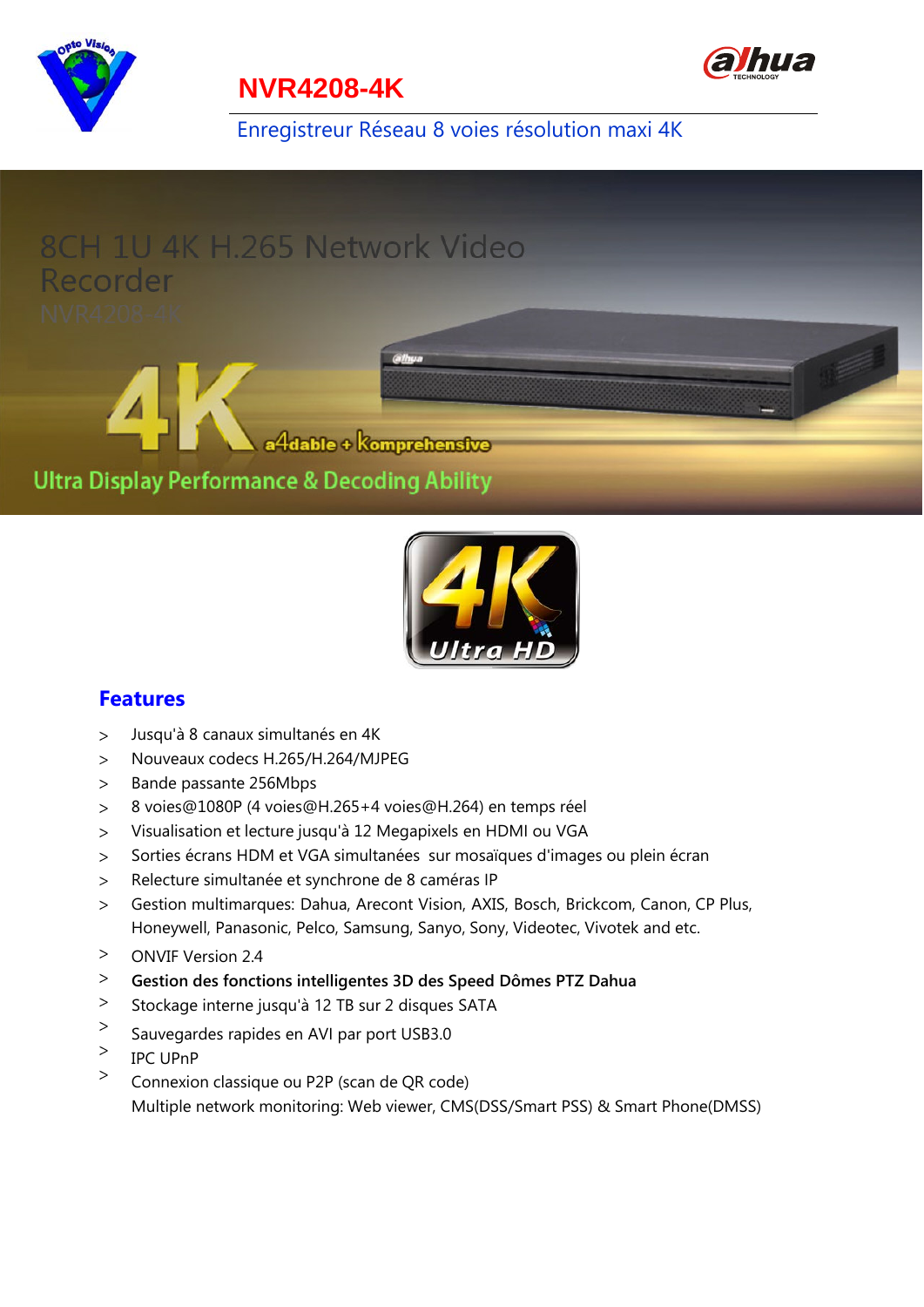

# **NVR4208-4K**

# **Technical Specifications**

| <b>Model</b>                       | <b>NVR4208-4K</b>                                                                 |
|------------------------------------|-----------------------------------------------------------------------------------|
| <b>System</b>                      |                                                                                   |
| Main Processor                     | Dual-core embedded processor                                                      |
| <b>Operating System</b>            | Embedded LINUX                                                                    |
| <b>Video&amp; Audio</b>            |                                                                                   |
| IP Camera Input                    | 8 channel                                                                         |
| Two-way Talk                       | 1channel Input, 1channel Output, RCA                                              |
| <b>Display</b>                     |                                                                                   |
| Interface                          | 1 HDMI, 1 VGA                                                                     |
| Resolution                         | 3840 × 2160, 1920 × 1080, 1280 × 1024, 1280 × 720, 1024 × 768                     |
| Display Split                      | 1/4/8/9                                                                           |
| <b>OSD</b>                         | Camera title, Time, Video loss, Camera lock, Motion detection, Recording          |
| <b>Recording</b>                   |                                                                                   |
| Compression                        | H.265/H.264/MJPEG                                                                 |
| Resolution                         | 12Mp, 8Mp, 6Mp, 5Mp, 3Mp, 1080P, 1.3Mp, 720P & etc.                               |
| Record Rate                        | 192Mbps                                                                           |
| <b>Bit Rate</b>                    | $1 - 20$ Mbps                                                                     |
| Record Mode                        | Manual, Schedule(Regular(Continuous), MD, Alarm), Stop                            |
| Record Interval                    | 1~120 min (default: 60 min), Pre-record: 1~30 sec, Post-record: 10~300 sec        |
| <b>Video Detection &amp; Alarm</b> |                                                                                   |
| <b>Trigger Events</b>              | Recording, PTZ, Tour, Alarm out, Video Push, Email, FTP, Snapshot, Buzzer &       |
|                                    | Screen tips                                                                       |
| <b>Video Detection</b>             | Motion Detection, MD Zones: 396(22×18), Video Loss & Camera Blank                 |
| Alarm Input                        | 8 channel                                                                         |
| Relay Output                       | 3 channel                                                                         |
| Playback & Backup                  |                                                                                   |
| Sync Playback                      | 1/4/9                                                                             |
| Search Mode                        | Time/Date, Alarm, MD & Exact search (accurate to second), Smart search            |
| Playback Function                  | Play, Pause, Stop, Rewind, Fast play, Slow play, Next file, Previous file, Next   |
|                                    | camera, Previous camera, Full screen, Repeat, Shuffle, Backup selection, Digital  |
|                                    | zoom                                                                              |
| Backup Mode                        | USB Device/Network/Internal SATA burner                                           |
| <b>Network</b>                     |                                                                                   |
| Ethernet                           | 1 RJ-45 port (10/100/1000Mbps)                                                    |
| PoE                                | N/A                                                                               |
|                                    | HTTP, TCP/IP, IPv4/IPv6, UPnP, RTSP, UDP, SMTP, NTP, DHCP, DNS, IP Filter, PPPoE, |
| <b>Network Function</b>            | DDNS, FTP, Alarm Server, IP Search(Support Dahua IP camera, DVR, NVS and          |
|                                    | etc.)                                                                             |
| Max. User Access                   | 128 users                                                                         |
| Smart Phone                        | iPhone, iPad, Android, Windows Phone                                              |
| <b>Storage</b>                     |                                                                                   |
| <b>Internal HDD</b>                | 2 SATA III ports, up to 12TB                                                      |